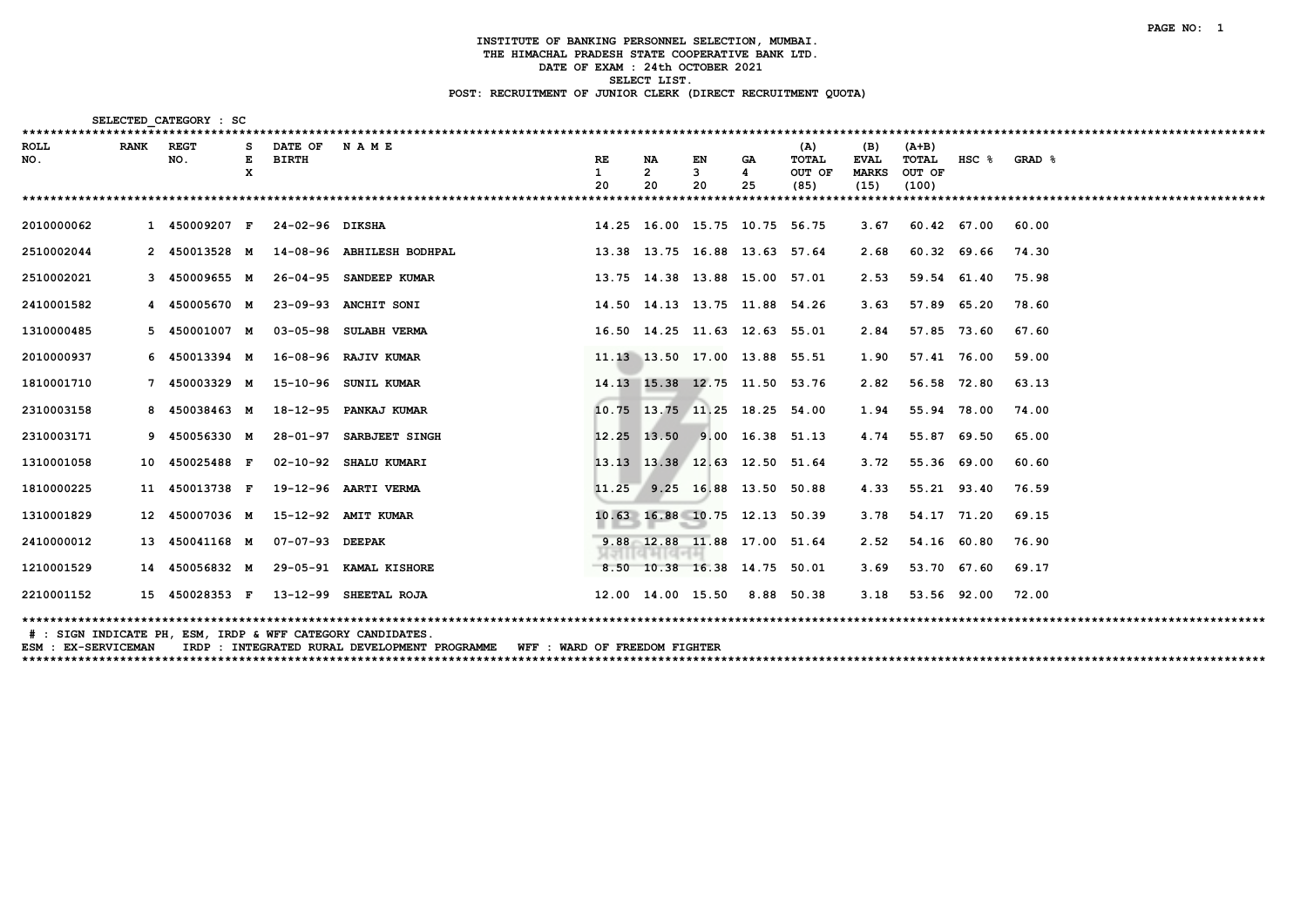| SELECTED CATEGORY : ST              |             |               |    |              |                      |    |             |    |                               |        |              |         |           |        |
|-------------------------------------|-------------|---------------|----|--------------|----------------------|----|-------------|----|-------------------------------|--------|--------------|---------|-----------|--------|
| *********************************** |             |               |    |              |                      |    |             |    |                               |        |              |         |           |        |
| <b>ROLL</b>                         | <b>RANK</b> | <b>REGT</b>   | s. | DATE OF      | NAME                 |    |             |    |                               | (A)    | (B)          | $(A+B)$ |           |        |
| NO.                                 |             | NO.           | E. | <b>BIRTH</b> |                      | RE | <b>NA</b>   | EN | GA                            | TOTAL  | <b>EVAL</b>  | TOTAL   | $HSC$ $%$ | GRAD & |
|                                     |             |               | А. |              |                      |    |             |    |                               | OUT OF | <b>MARKS</b> | OUT OF  |           |        |
|                                     |             |               |    |              |                      | 20 | 20          | 20 | 25                            | (85)   | (15)         | (100)   |           |        |
|                                     |             |               |    |              |                      |    |             |    |                               |        |              |         |           |        |
| 2410002550                          |             | 1 450053634 M |    | 30-07-95     | SHUBHAM CHAUHAN      |    |             |    | 13.75 14.25 15.88 10.63 54.51 |        | 3.76         | 58.27   | 71.00     | 76.00  |
|                                     |             |               |    |              |                      |    |             |    |                               |        |              |         |           |        |
| 1410000823                          |             | 2 450001703 M |    | 20-10-97     | CHANDER DEV          |    | 16.50 17.00 |    | 7.75 13.00                    | 54.25  | 3.95         | 58.20   | 78.00     | 60.50  |
| 1810001409                          |             | 3 450013250 M |    |              | 28-11-95 VISHAL NEGI |    |             |    | 8.88 11.38 17.00 15.63 52.89  |        | 1.59         | 54.48   | 63.80     | 66.00  |
|                                     |             |               |    |              |                      |    |             |    |                               |        |              |         |           |        |

# : SIGN INDICATE PH, ESM, IRDP & WFF CATEGORY CANDIDATES.

ESM : EX-SERVICEMAN IRDP : INTEGRATED RURAL DEVELOPMENT PROGRAMME WFF : WARD OF FREEDOM FIGHTER 

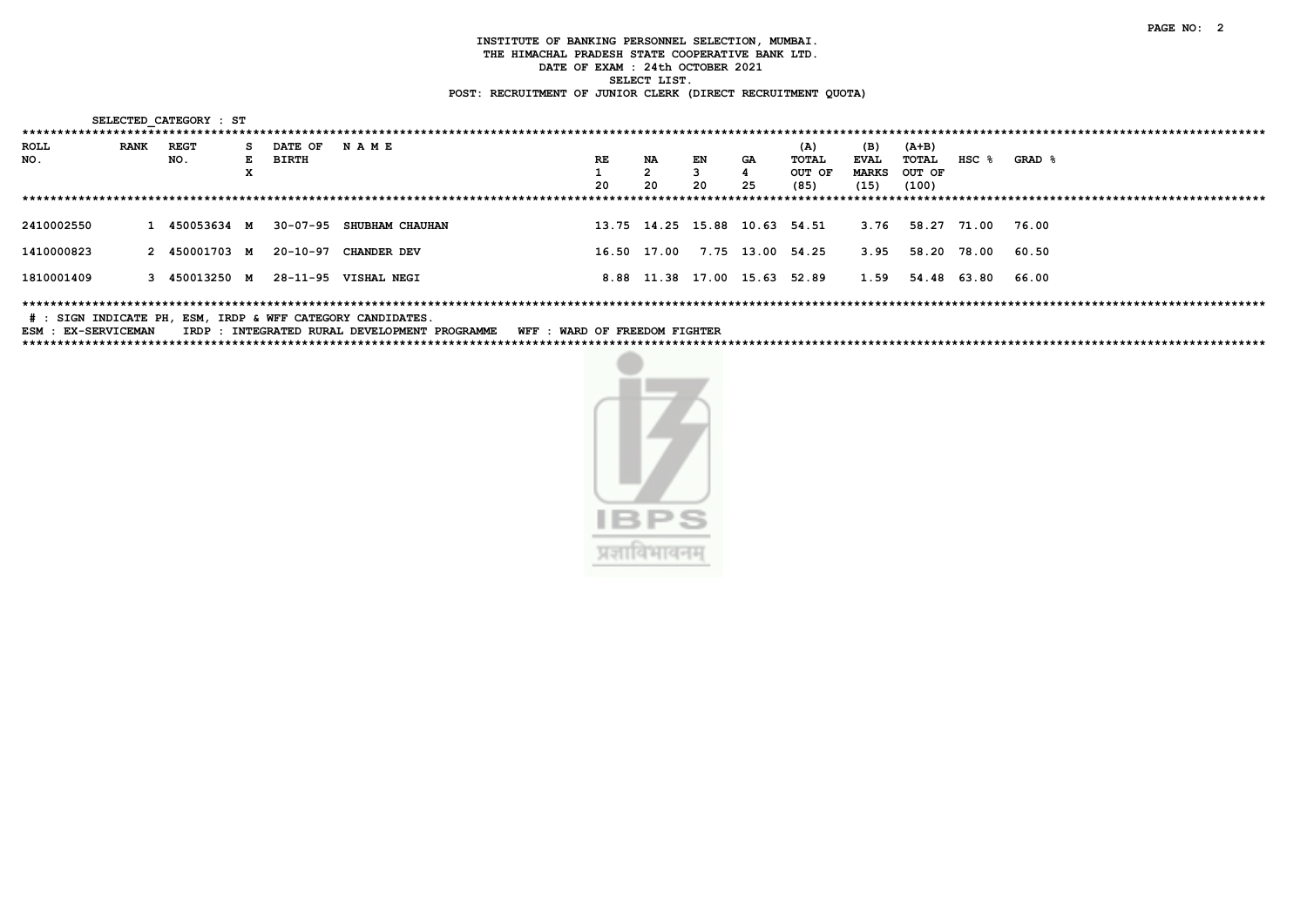| SELECTED CATEGORY : OBC<br>******************************* |             |                |        |                 |                                      |           |         |                               |         |                        |                             |                  |                  |        |
|------------------------------------------------------------|-------------|----------------|--------|-----------------|--------------------------------------|-----------|---------|-------------------------------|---------|------------------------|-----------------------------|------------------|------------------|--------|
| ROLL                                                       | <b>RANK</b> | <b>REGT</b>    |        | DATE OF         | <b>NAME</b>                          |           |         |                               |         | (A)                    | (B)                         | $(A+B)$          |                  |        |
| NO.                                                        |             | NO.            | Е<br>x | <b>BIRTH</b>    |                                      | <b>RE</b> | NA<br>2 | EN<br>3                       | GA<br>4 | <b>TOTAL</b><br>OUT OF | <b>EVAL</b><br><b>MARKS</b> | TOTAL<br>OUT OF  | HSC <sub>8</sub> | GRAD & |
|                                                            |             |                |        |                 |                                      | 20        | 20      | 20                            | 25      | (85)                   | (15)                        | (100)            |                  |        |
|                                                            |             |                |        |                 |                                      |           |         |                               |         | *********              |                             |                  |                  |        |
| 1710000125                                                 |             |                |        |                 | 1 450000567 M 18-01-99 JAI KRISHAN   |           |         | 11.25 15.88 17.13 13.63 57.89 |         |                        | 4.15                        | 62.04 86.20      |                  |        |
| 2110000102                                                 |             | 2 450008534 M  |        |                 | 20-01-94 SACHIN PATIAL               |           |         | 12.25 16.50 16.88 12.50 58.13 |         |                        | 2.90                        |                  | 61.03 76.00      | 63.60  |
| 1310002255                                                 |             | 3 450036543 M  |        |                 | 19-08-00 ARPIT KUMAR                 |           |         | 9.00 19.38 16.88 13.00 58.26  |         |                        | 2.76                        | 61.02 70.60      |                  |        |
| 1910000247                                                 |             | 4 450015983 F  |        | 19-11-98 SAPNA  |                                      |           |         | 12.88 15.63 16.38 11.00 55.89 |         |                        | 4.13                        | 60.02 85.20      |                  | 72.00  |
| 1710000040                                                 |             | 5 450001697 F  |        |                 | 14-04-94 ANSHUL SHARMA               |           |         | 14.88 16.38 15.63 10.38 57.27 |         |                        | 2.22                        | 59.49 88.80      |                  | 76.70  |
| 1310001571                                                 |             | 6 450011494 M  |        |                 | 30-05-97 ANKIT DHIMAN                |           |         | 6.50 13.13 19.38 16.13 55.14  |         |                        | 3.90                        | 59.04 77.80      |                  | 70.48  |
| 2410002007                                                 |             | 7 450031182 M  |        |                 | 09-05-95 AMAN KUMAR                  |           |         | 10.13 16.38 14.13 14.38 55.02 |         |                        | 3.91                        | 58.93 76.40      |                  | 61.70  |
| 1310000776                                                 |             | 8 450034977 M  |        | 14-02-96 RAHUL  |                                      |           |         | 13.50 13.38 10.75 17.13 54.76 |         |                        | 3.55                        | 58.31 62.20      |                  | 75.10  |
| 2310003744                                                 |             | 9 450026983 M  |        |                 | 09-06-99 ANKUSH CHOUDHARY            |           |         | 10.63 15.88 13.75 16.00 56.26 |         |                        | 1.92                        | 58.18 77.00      |                  | 67.10  |
| 2110000253                                                 |             | 10 450039288 M |        |                 | 06-05-99 SHUBHAM SHARMA              |           |         | 10.75 17.50 11.50 15.00 54.75 |         |                        | 3.25                        | 58.00 90.00      |                  | 70.09  |
| 1310003163                                                 |             | 450025425 F    |        | 10-11-97 SAKSHI |                                      |           |         | 17.50 14.50 10.25 10.88 53.13 |         |                        | 4.24                        | 57.37            | 89.60            | 80.08  |
| 2210000910                                                 |             | 12 450006458 M |        |                 | 03-06-94 GAGANDEEP SINGH             |           |         | 10.75 11.63 20.00 13.13 55.51 |         |                        | 1.80                        | 57.31 72.20      |                  | 59.00  |
| 2510001570                                                 |             |                |        |                 | 13 450017285 M 14-07-96 ROHIT BAHMAN |           |         | 12.50 15.88 8.88 16.00 53.26  |         |                        |                             | 3.80 57.06 72.00 |                  | 72.30  |
|                                                            |             |                |        |                 |                                      |           |         |                               |         |                        |                             |                  |                  |        |

# : SIGN INDICATE PH, ESM, IRDP & WFF CATEGORY CANDIDATES.

ESM: EX-SERVICEMAN TRDP: INTEGRATED RURAL DEVELOPMENT PROGRAMME WFF: WARD OF FREEDOM FIGHTER